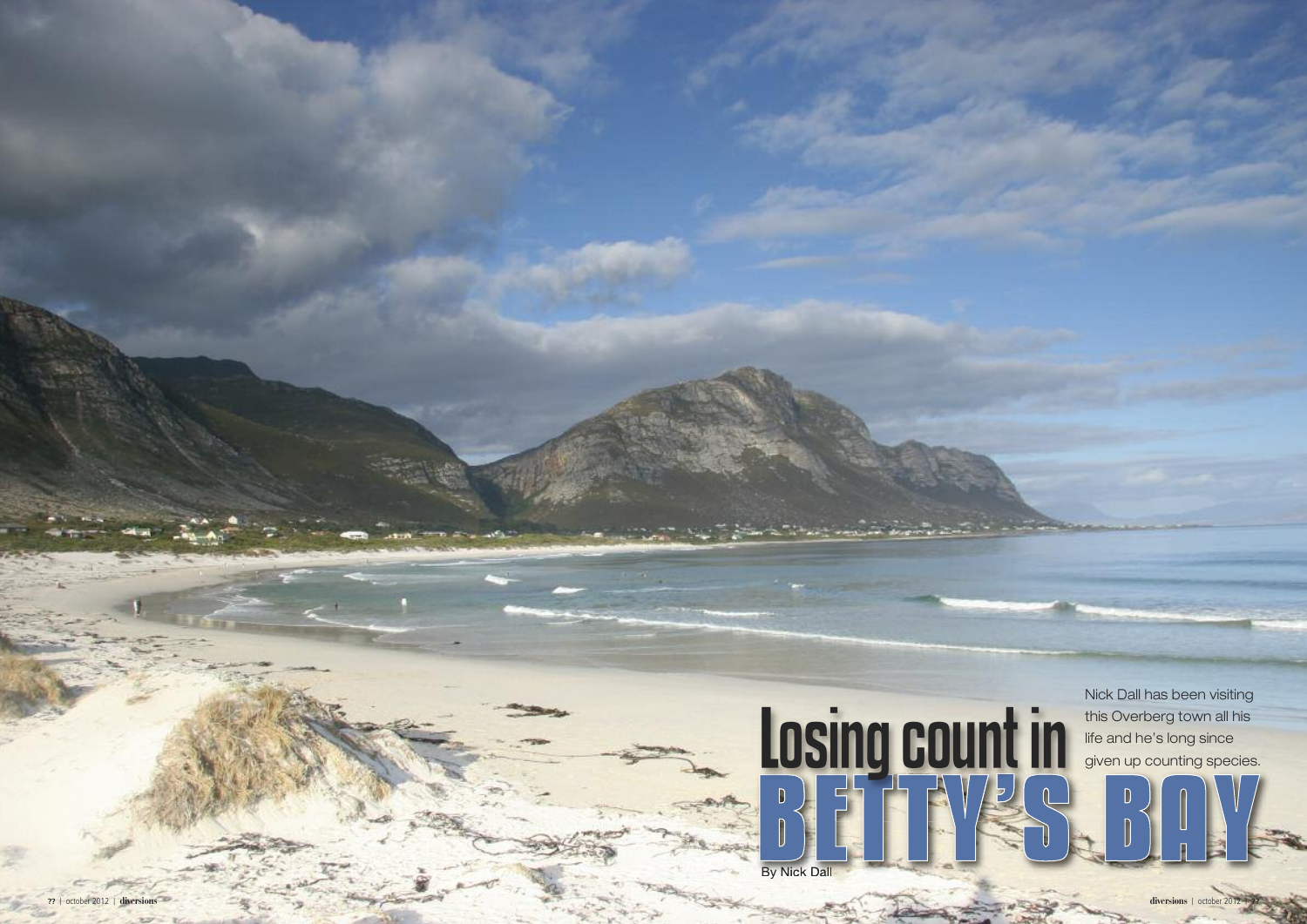strenuous walk, but the effort is rewarded by great views and a pristine series of pools and cascades. The Oudebos Trail is Betty's Bay's real challenge: it runs from the Palmiet River near Kleinmond, all the way back to the Harold Porter Gardens, passing through some untouched indigenous forests on the way. It's best to leave early, and you'll have to arrange for someone to drop you at the starting point – unless you're extremely energetic!

The beaches in Betty's are good too, and warmer than those in Cape Town. Main Beach, just round the corner from what was once HF Verwoerd's holiday house, is best for swimming and surfing. If you float out beyond the breakers, you can see only the mountains – not a house in sight.

Silversands is perfect for long blustery walks. Oyster catchers abound and in the breeding season determined locals cordon off their nesting areas.

Jock's Beach is a secluded cove where families with young kids can paddle and play. I remember one morning being joined by a Cape clawless otter which held a tennis ball in its front paws as it tumble-turned. My parents have told me that many years ago three brothers hit golf balls into the ocean from the dunes above Jock's Beach. On a calm day, with some goggles, you can still find balls on the seabed.



V parents met in Betty's Bay. My dad was playing<br>with his dinky cars in a pile of sand at the bottom<br>of the drive when my mom rode past on her with his dinky cars in a pile of sand at the bottom of the drive when my mom rode past on her tricycle. Their respective sets of parents had built two of the first holiday houses in the village, less than a block apart. It wasn't quite love at first sight, but my folks were an item by 16.

Another place which is steeped in local lore is Stony Point.





I first went to Betty's when I was two-weeks old, and I spent 20 Christmases in a row there. Needless to say, it's a special place for us. But you don't need years of family history to enjoy an escape to Betty's.



Getting there, along Clarence Drive, is an attraction in itself. Lots of car ads are filmed on this road and it's easy to see why. On the one side, sinuous curves and views all the way to Cape Point; on the other rugged sandstone kranse and glowing leucadendrons. The road itself is wonderful too. A real RDP success story, it features retaining walls built from local rock, and tarmac as smooth as a billiards table.

From June to December it provides great vantage points for whale-watching. Spacious parking areas have been built on all the major promontories. One Monday morning, as I was rushing to make it into town for another work-week, I spotted what looked like a school of dolphins jumping and diving in the bay. Work could wait: I pulled over to enjoy

the scene, and was astonished to realise that these were not dolphins but orcas.

Just as the curves of Clarence Drive start getting a bit too much to bear, about an hour from Cape Town, the road spills up and over the saddle at Rooiels, and onto the fynbos plateau behind Hangklip. The town is spread out over 13km. The fact that it is so sparsely built up makes the topography of the place even more obvious. Steep mountains ring a marshy plain which features three lakes. Lower down, the coastline curves in a gradual arc from the mountainous dunes of Blesberg in the west all the way to the active fishing village of Kleinmond in the east.

Betty's Bay's real drawcard is the Harold Porter Botanical Gardens. One of very few reserves worldwide which encompasses an entire river from source to sea, it is also home to 1600 species of plant: by far the most of any reserve in Southern Africa, making it a botanist's paradise. The information centre is fascinating, and ever-changing, and the nursery gives visitors the chance of taking a little bit of the reserve home with them.

For the unadventurous, the newly-built tea room is a pleasant shelter, but the walk to the Disakloof waterfall is flat and well within most people's abilities. In January and February the rock-face is emblazoned with red disa flowers which glisten in the mist. Leopard's Kloof is a more